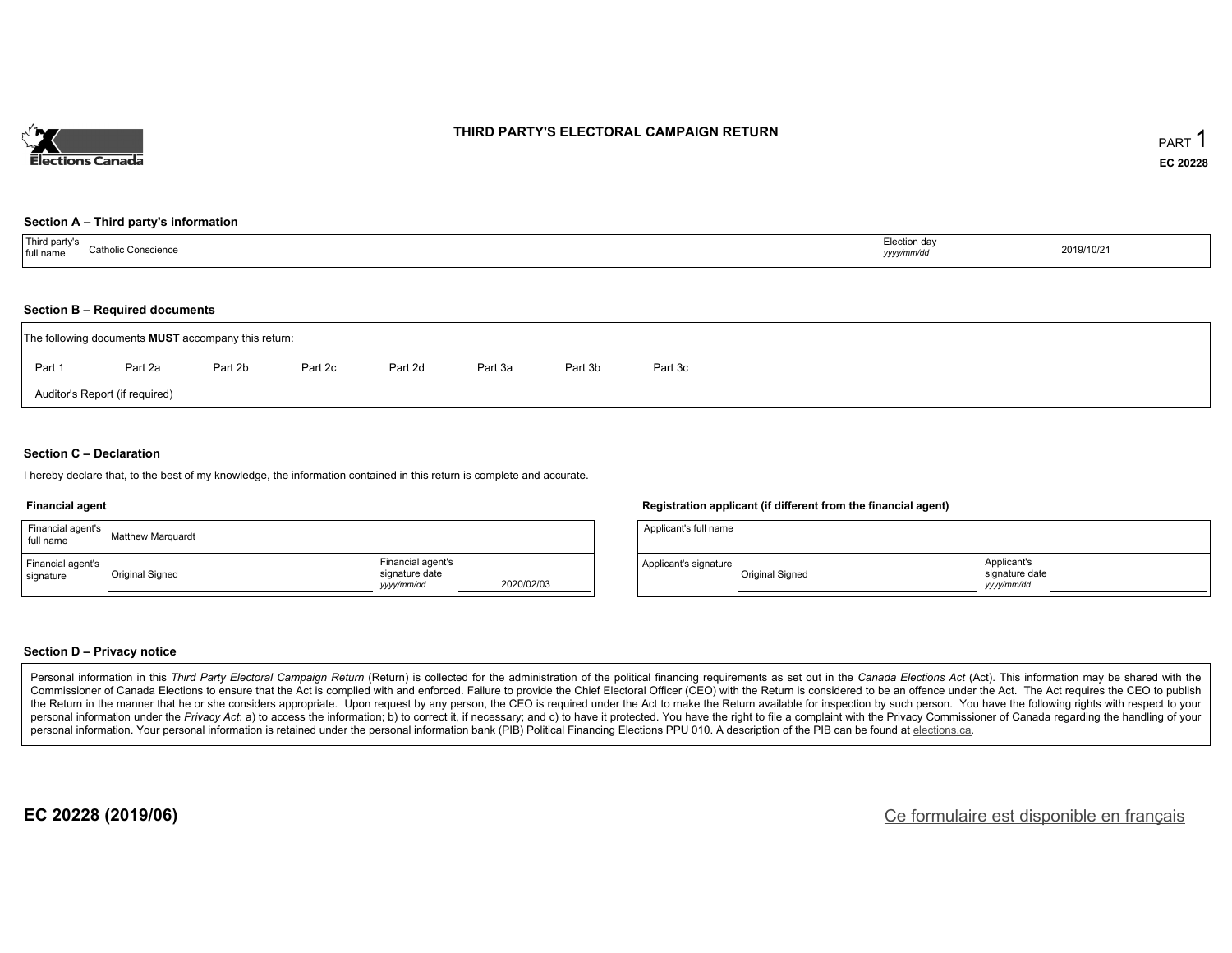

#### **THIRD PARTY'S ELECTORAL CAMPAIGN RETURN HIRD PARTY'S ELECTORAL CAMPAIGN RETURN<br>Statement of monetary contributions received PART 2a PART 2a**

**EC 20228**

| No.                                        | Full name                                                                         | <b>Street</b><br>no.                             | <b>Street</b> | Apt. | City    | Prov./<br>Terr. | Postal<br>code | Date<br>received<br>yyyy/mm/dd                                                 | Individual | <b>Business /</b><br>Commercial<br>organization | Government | <b>Trade union</b> | Corporation<br>without share<br>capital | Unincorporated<br>organization or<br>association |
|--------------------------------------------|-----------------------------------------------------------------------------------|--------------------------------------------------|---------------|------|---------|-----------------|----------------|--------------------------------------------------------------------------------|------------|-------------------------------------------------|------------|--------------------|-----------------------------------------|--------------------------------------------------|
|                                            |                                                                                   |                                                  |               |      |         |                 |                |                                                                                | \$         | s.                                              | \$         | S.                 | \$                                      | S.                                               |
| $\mathbf{1}$                               | Matthew Marquardt                                                                 |                                                  |               |      | Toronto | ON              | M5J2Y2         | 2019/09/14                                                                     | 10.00      |                                                 |            |                    |                                         |                                                  |
|                                            | 2 Matthew Marquardt                                                               |                                                  |               |      | Toronto | ON              | M5J2Y2         | 2019/12/04                                                                     | 5,500.00   |                                                 |            |                    |                                         |                                                  |
|                                            | 3 Matthew Marquardt                                                               |                                                  |               |      | Toronto | ON              | M5J2Y2         | 2020/01/25                                                                     | 147.55     |                                                 |            |                    |                                         |                                                  |
|                                            |                                                                                   |                                                  |               |      |         |                 |                |                                                                                |            |                                                 |            |                    |                                         |                                                  |
|                                            |                                                                                   |                                                  |               |      |         |                 |                |                                                                                |            |                                                 |            |                    |                                         |                                                  |
|                                            |                                                                                   |                                                  |               |      |         |                 |                |                                                                                |            |                                                 |            |                    |                                         |                                                  |
|                                            |                                                                                   |                                                  |               |      |         |                 |                |                                                                                |            |                                                 |            |                    |                                         |                                                  |
|                                            |                                                                                   |                                                  |               |      |         |                 |                |                                                                                |            |                                                 |            |                    |                                         |                                                  |
|                                            |                                                                                   |                                                  |               |      |         |                 |                |                                                                                |            |                                                 |            |                    |                                         |                                                  |
|                                            |                                                                                   |                                                  |               |      |         |                 |                |                                                                                |            |                                                 |            |                    |                                         |                                                  |
|                                            |                                                                                   |                                                  |               |      |         |                 |                |                                                                                |            |                                                 |            |                    |                                         |                                                  |
|                                            |                                                                                   |                                                  |               |      |         |                 |                |                                                                                |            |                                                 |            |                    |                                         |                                                  |
|                                            |                                                                                   |                                                  |               |      |         |                 |                |                                                                                |            |                                                 |            |                    |                                         |                                                  |
|                                            |                                                                                   |                                                  |               |      |         |                 |                |                                                                                |            |                                                 |            |                    |                                         |                                                  |
|                                            |                                                                                   |                                                  |               |      |         |                 |                | Totals carried forward from previous page \$                                   |            |                                                 |            |                    |                                         |                                                  |
|                                            |                                                                                   |                                                  |               |      |         |                 |                | Total amount of monetary contributions by contributors who gave over \$200 (A) | 5,657.55   |                                                 |            |                    |                                         |                                                  |
| Number of contributors who gave over \$200 |                                                                                   |                                                  |               |      |         |                 |                |                                                                                |            |                                                 |            |                    |                                         |                                                  |
|                                            | Total amount of monetary contributions by contributors who gave \$200 or less (B) |                                                  |               |      |         |                 |                |                                                                                |            |                                                 |            |                    |                                         |                                                  |
|                                            | Number of contributors who gave \$200 or less                                     |                                                  |               |      |         |                 |                |                                                                                |            |                                                 |            |                    |                                         |                                                  |
|                                            |                                                                                   | Total amount of all monetary contributions (A+B) | 5,657.55      |      |         |                 |                |                                                                                |            |                                                 |            |                    |                                         |                                                  |
|                                            |                                                                                   |                                                  |               |      |         |                 |                | Number of contributors who gave monetary contributions                         |            |                                                 |            |                    |                                         |                                                  |

|  | <sup>'</sup> Third<br>party |  | yyyy | :019/10/ | Page |  | . . |  |
|--|-----------------------------|--|------|----------|------|--|-----|--|
|--|-----------------------------|--|------|----------|------|--|-----|--|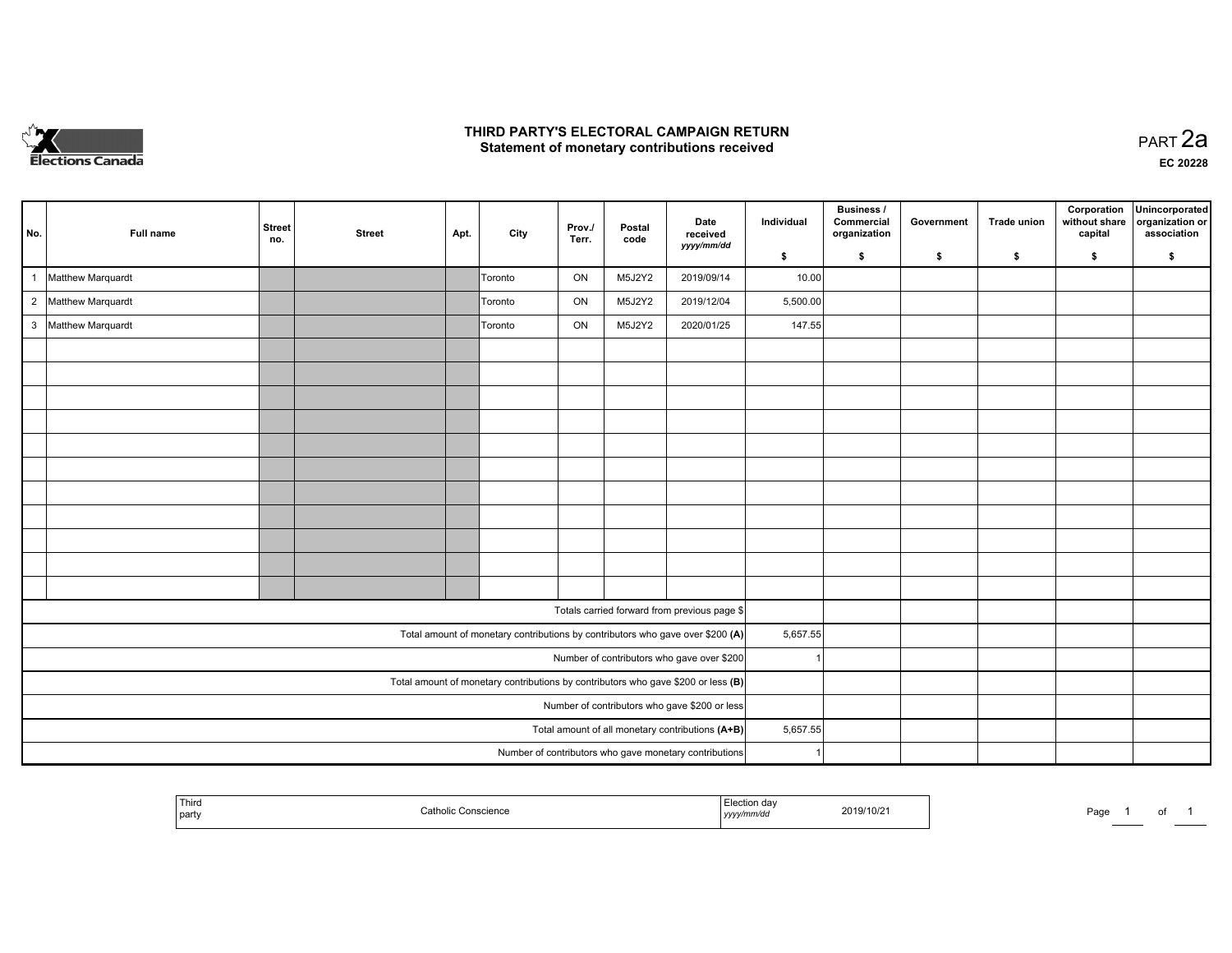

## **THIRD PARTY'S ELECTORAL CAMPAIGN RETURN**  THIRD PARTY'S ELECTORAL CAMPAIGN RETURN<br>Statement of non-monetary contributions received<br> **PART 2**b

|                                                                                         | No.                                                    | Full name           | <b>Street</b><br>no. | <b>Street</b> | Apt. | City    | Prov./<br>Terr. | Postal<br>code | Date<br>received                                                                   | Individual           | Business /<br>Commercial<br>organization | Government | <b>Trade union</b> | Corporation<br>without share<br>capital | Unincorporated<br>organization or<br>association |
|-----------------------------------------------------------------------------------------|--------------------------------------------------------|---------------------|----------------------|---------------|------|---------|-----------------|----------------|------------------------------------------------------------------------------------|----------------------|------------------------------------------|------------|--------------------|-----------------------------------------|--------------------------------------------------|
|                                                                                         |                                                        |                     |                      |               |      |         |                 |                | yyyy/mm/dd                                                                         | \$                   | \$                                       | \$         | $\sqrt{2}$         | \$                                      | \$                                               |
|                                                                                         |                                                        | Brendan Steven      |                      |               |      | Toronto | ON              | M5R1M2         | 2019/10/20                                                                         | 1,200.00             |                                          |            |                    |                                         |                                                  |
|                                                                                         |                                                        | 2 Matthew Marquardt |                      |               |      | Toronto | ON              | M5J2Y2         | 2019/09/01                                                                         | 750.00               |                                          |            |                    |                                         |                                                  |
|                                                                                         |                                                        |                     |                      |               |      |         |                 |                |                                                                                    |                      |                                          |            |                    |                                         |                                                  |
|                                                                                         |                                                        |                     |                      |               |      |         |                 |                |                                                                                    |                      |                                          |            |                    |                                         |                                                  |
|                                                                                         |                                                        |                     |                      |               |      |         |                 |                |                                                                                    |                      |                                          |            |                    |                                         |                                                  |
|                                                                                         |                                                        |                     |                      |               |      |         |                 |                |                                                                                    |                      |                                          |            |                    |                                         |                                                  |
|                                                                                         |                                                        |                     |                      |               |      |         |                 |                |                                                                                    |                      |                                          |            |                    |                                         |                                                  |
|                                                                                         |                                                        |                     |                      |               |      |         |                 |                |                                                                                    |                      |                                          |            |                    |                                         |                                                  |
|                                                                                         |                                                        |                     |                      |               |      |         |                 |                |                                                                                    |                      |                                          |            |                    |                                         |                                                  |
|                                                                                         |                                                        |                     |                      |               |      |         |                 |                |                                                                                    |                      |                                          |            |                    |                                         |                                                  |
|                                                                                         |                                                        |                     |                      |               |      |         |                 |                |                                                                                    |                      |                                          |            |                    |                                         |                                                  |
|                                                                                         |                                                        |                     |                      |               |      |         |                 |                |                                                                                    |                      |                                          |            |                    |                                         |                                                  |
|                                                                                         |                                                        |                     |                      |               |      |         |                 |                |                                                                                    |                      |                                          |            |                    |                                         |                                                  |
|                                                                                         |                                                        |                     |                      |               |      |         |                 |                |                                                                                    |                      |                                          |            |                    |                                         |                                                  |
|                                                                                         |                                                        |                     |                      |               |      |         |                 |                | Totals carried forward from previous page \$                                       |                      |                                          |            |                    |                                         |                                                  |
|                                                                                         |                                                        |                     |                      |               |      |         |                 |                | Total amount of non-monetary contributions by contributors who gave over \$200 (A) | 1,950.00             |                                          |            |                    |                                         |                                                  |
| Number of contributors who gave over \$200                                              |                                                        |                     |                      |               |      |         |                 |                |                                                                                    |                      |                                          |            |                    |                                         |                                                  |
| Total amount of non-monetary contributions by contributors who gave \$200 or less $(B)$ |                                                        |                     |                      |               |      |         |                 |                |                                                                                    |                      |                                          |            |                    |                                         |                                                  |
|                                                                                         | Number of contributors who gave \$200 or less          |                     |                      |               |      |         |                 |                |                                                                                    |                      |                                          |            |                    |                                         |                                                  |
|                                                                                         | Total amount of all non-monetary contributions $(A+B)$ |                     |                      |               |      |         |                 |                |                                                                                    | 1,950.00             |                                          |            |                    |                                         |                                                  |
|                                                                                         |                                                        |                     |                      |               |      |         |                 |                | Number of contributors who gave non-monetary contributions                         | $\blacktriangleleft$ |                                          |            |                    |                                         |                                                  |

|  | Third<br>party | Conscience<br>$\sim$ ntholis. | un uav<br>,,,,<br>$\sim$ $\sim$ | 2019/10/2 | Page |  | ັບເ |  |
|--|----------------|-------------------------------|---------------------------------|-----------|------|--|-----|--|
|--|----------------|-------------------------------|---------------------------------|-----------|------|--|-----|--|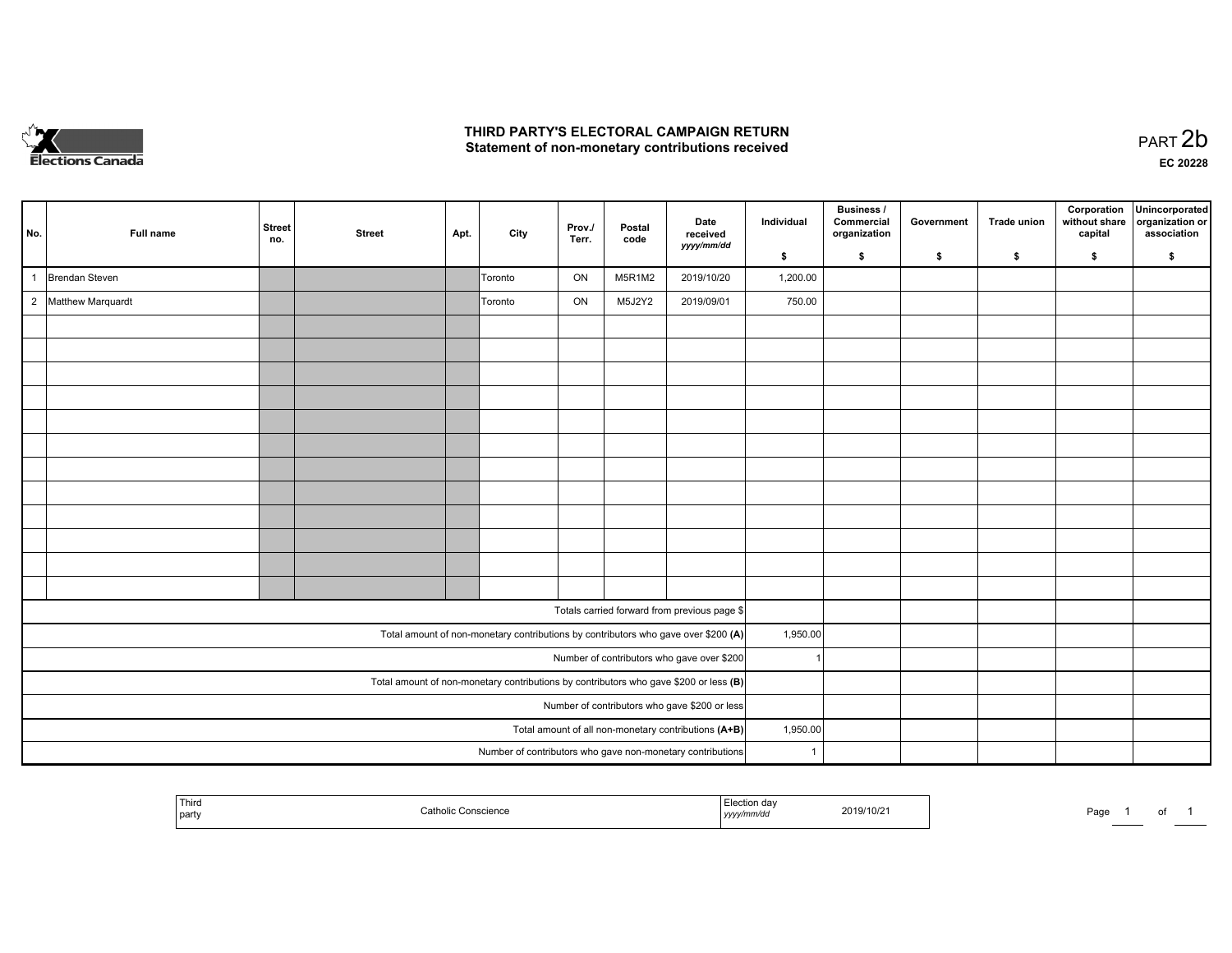

## **THIRD PARTY'S ELECTORAL CAMPAIGN RETURN STATE:** PRACT OF OPPRESS TO PART 2C STATE STATE STATE STATE STATE STATE STATE STATE STATE STATE STATE STATE STA<br>PART 2C Statement of operating loans received

**EC 20228**

|                                                                 | No.                                          | Full name | <b>Street</b><br>no. | <b>Street</b> | Apt. | City | Prov./<br>Terr. | Postal<br>code | Date<br>received                                             | Individual | <b>Business /</b><br>Commercial<br>organization | Government | <b>Trade union</b> | Corporation<br>capital | Unincorporated<br>without share organization or<br>association |
|-----------------------------------------------------------------|----------------------------------------------|-----------|----------------------|---------------|------|------|-----------------|----------------|--------------------------------------------------------------|------------|-------------------------------------------------|------------|--------------------|------------------------|----------------------------------------------------------------|
|                                                                 |                                              |           |                      |               |      |      |                 |                | yyyy/mm/dd                                                   | \$         | \$                                              | \$         | \$                 | \$                     | \$                                                             |
|                                                                 |                                              |           |                      |               |      |      |                 |                |                                                              |            |                                                 |            |                    |                        |                                                                |
|                                                                 |                                              |           |                      |               |      |      |                 |                |                                                              |            |                                                 |            |                    |                        |                                                                |
|                                                                 |                                              |           |                      |               |      |      |                 |                |                                                              |            |                                                 |            |                    |                        |                                                                |
|                                                                 |                                              |           |                      |               |      |      |                 |                |                                                              |            |                                                 |            |                    |                        |                                                                |
|                                                                 |                                              |           |                      |               |      |      |                 |                |                                                              |            |                                                 |            |                    |                        |                                                                |
|                                                                 |                                              |           |                      |               |      |      |                 |                |                                                              |            |                                                 |            |                    |                        |                                                                |
|                                                                 |                                              |           |                      |               |      |      |                 |                |                                                              |            |                                                 |            |                    |                        |                                                                |
|                                                                 |                                              |           |                      |               |      |      |                 |                |                                                              |            |                                                 |            |                    |                        |                                                                |
|                                                                 |                                              |           |                      |               |      |      |                 |                |                                                              |            |                                                 |            |                    |                        |                                                                |
|                                                                 |                                              |           |                      |               |      |      |                 |                |                                                              |            |                                                 |            |                    |                        |                                                                |
|                                                                 |                                              |           |                      |               |      |      |                 |                |                                                              |            |                                                 |            |                    |                        |                                                                |
|                                                                 |                                              |           |                      |               |      |      |                 |                |                                                              |            |                                                 |            |                    |                        |                                                                |
|                                                                 |                                              |           |                      |               |      |      |                 |                |                                                              |            |                                                 |            |                    |                        |                                                                |
|                                                                 |                                              |           |                      |               |      |      |                 |                |                                                              |            |                                                 |            |                    |                        |                                                                |
|                                                                 |                                              |           |                      |               |      |      |                 |                | Totals carried forward from previous page \$                 |            |                                                 |            |                    |                        |                                                                |
|                                                                 |                                              |           |                      |               |      |      |                 |                | Total amount of loans by lenders who provided over \$200 (A) |            |                                                 |            |                    |                        |                                                                |
| Number of lenders who provided over \$200                       |                                              |           |                      |               |      |      |                 |                |                                                              |            |                                                 |            |                    |                        |                                                                |
| Total amount of loans by lenders who provided \$200 or less (B) |                                              |           |                      |               |      |      |                 |                |                                                              |            |                                                 |            |                    |                        |                                                                |
|                                                                 | Number of lenders who provided \$200 or less |           |                      |               |      |      |                 |                |                                                              |            |                                                 |            |                    |                        |                                                                |
|                                                                 | Total amount of all loans (A+B)              |           |                      |               |      |      |                 |                |                                                              |            |                                                 |            |                    |                        |                                                                |
|                                                                 |                                              |           |                      |               |      |      |                 |                | Number of all lenders who provided loans                     |            |                                                 |            |                    |                        |                                                                |

| ' Thira<br>part | on dav<br>2019/10/2<br>,,,,, | Pagu |
|-----------------|------------------------------|------|
|-----------------|------------------------------|------|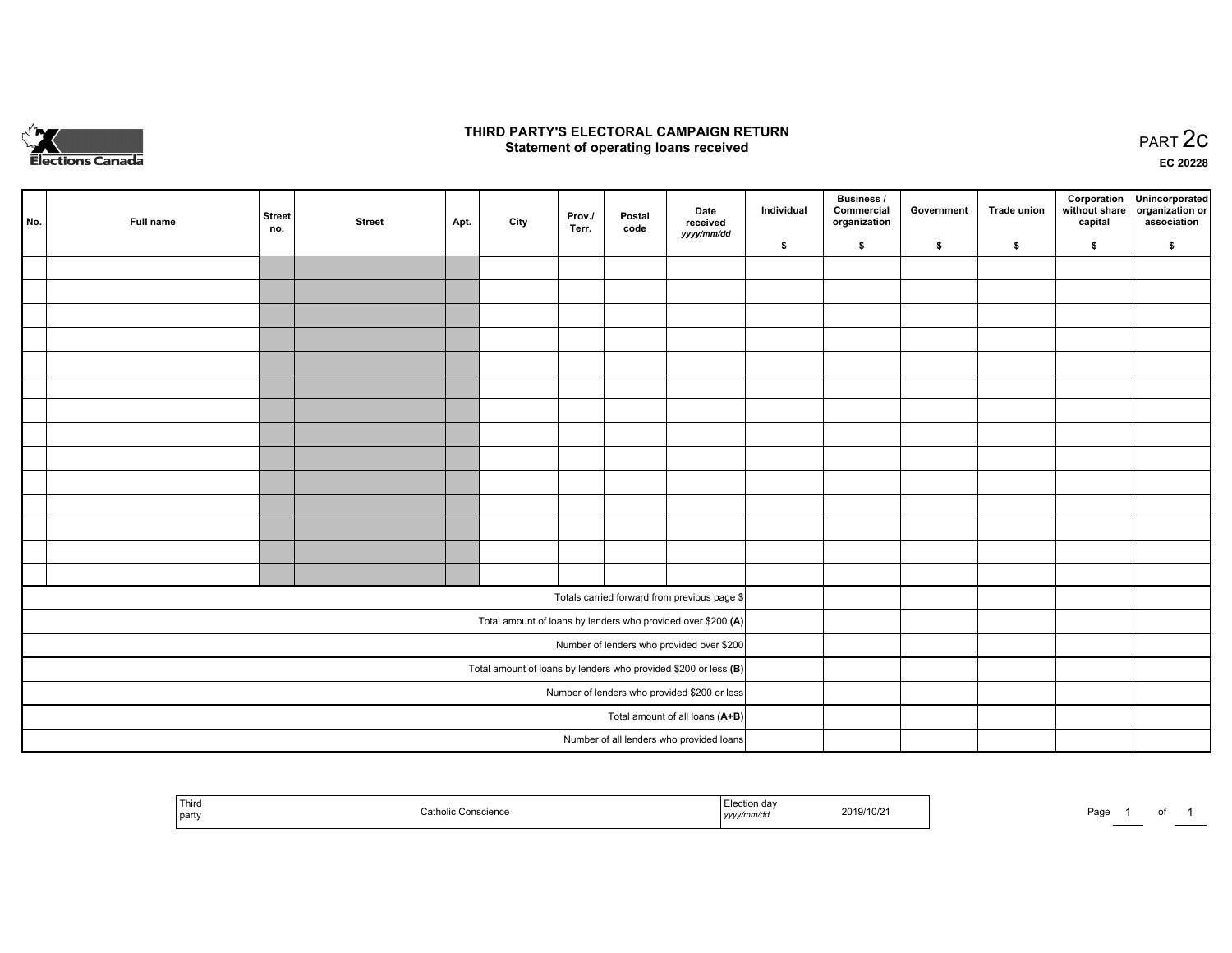# **Elections Canada**

# **THIRD PARTY'S ELECTORAL CAMPAIGN RETURN Summary of inflows**

| PART <sub>2d</sub> |  |
|--------------------|--|
| EC 20228           |  |

| No.          | Type of contributor / lender                 | <b>Monetary</b><br>contributions<br>(Part 2a) | Non-monetary<br>contributions<br>(Part 2b) | Loans<br>(Part 2c) | Total    | Number of<br>contributors and<br>lenders |
|--------------|----------------------------------------------|-----------------------------------------------|--------------------------------------------|--------------------|----------|------------------------------------------|
|              |                                              | \$                                            | \$                                         | \$                 | \$       |                                          |
| 1.           | Individuals                                  | 5,657.55                                      | 1,950.00                                   | 0.00               | 7,607.55 |                                          |
| 2.           | Businesses / Commercial organizations        |                                               |                                            |                    |          |                                          |
| 3.           | Governments                                  |                                               |                                            |                    |          |                                          |
| 4.           | Trade unions                                 |                                               |                                            |                    |          |                                          |
| 5.           | Corporations without share capital           |                                               |                                            |                    |          |                                          |
| 6.           | Unincorporated organizations or associations |                                               |                                            |                    |          |                                          |
| 7.           | Total (items 1 to 6)                         | 5,657.55                                      | 1,950.00                                   | 0.00               | 7,607.55 |                                          |
| <b>Total</b> |                                              |                                               |                                            |                    |          |                                          |
| 8.           | Amount of third party's resources used       |                                               |                                            |                    | 0.00     |                                          |
| 9.           | Grand total (items 7 and 8)                  | 5,657.55                                      | 1,950.00                                   | 0.00               | 7,607.55 |                                          |

| Third | Catholic   | Election day | 2019/10/21 |
|-------|------------|--------------|------------|
| party | Conscience | yyyy/mm/dd   |            |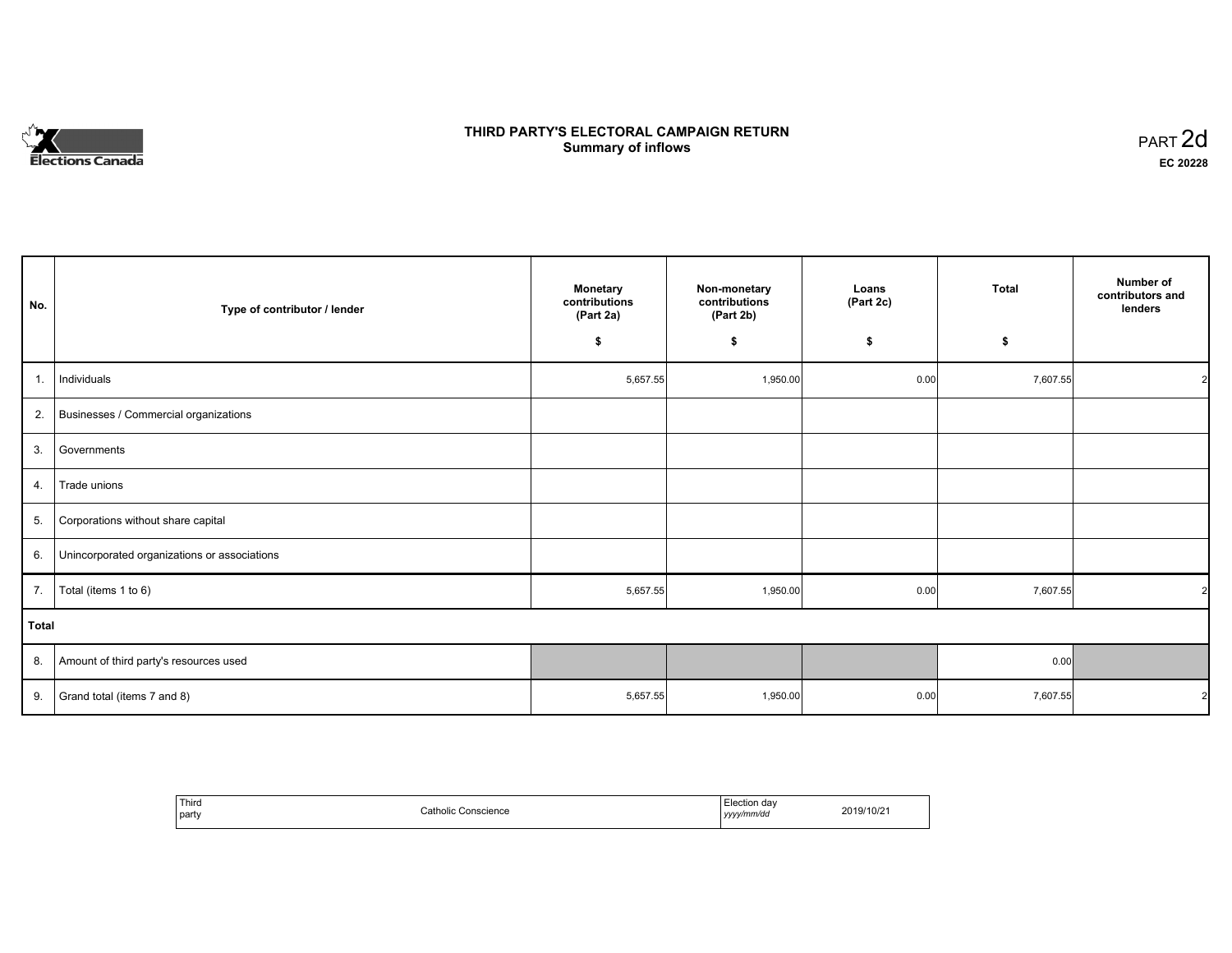

# **THIRD PARTY'S ELECTORAL CAMPAIGN RETURN Statement of expenses incurred for regulated activities that take place during the pre-election period**  *(Only applicable to a fixed-date general election)*

For a list of expense types, expense categories and expense subcategories, refer to Annex II in the Instructions.

| No.      | Date<br>incurred<br>yyyy/mm/dd | ED Code<br>(if applicable) | Supplier | <b>Expense type</b> | <b>Expense</b><br>category | Expense<br>subcategory | Starting date<br>of activity,<br>advertisement<br>or survey<br>yyyy/mm/dd | Ending date<br>of activity,<br>advertisement<br>or survey<br>yyyy/mm/dd | Place of activity or<br>advertisement        | <b>Expense amount</b><br>\$ |
|----------|--------------------------------|----------------------------|----------|---------------------|----------------------------|------------------------|---------------------------------------------------------------------------|-------------------------------------------------------------------------|----------------------------------------------|-----------------------------|
|          |                                |                            |          |                     |                            |                        |                                                                           |                                                                         |                                              |                             |
|          |                                |                            |          |                     |                            |                        |                                                                           |                                                                         |                                              |                             |
|          |                                |                            |          |                     |                            |                        |                                                                           |                                                                         |                                              |                             |
|          |                                |                            |          |                     |                            |                        |                                                                           |                                                                         |                                              |                             |
|          |                                |                            |          |                     |                            |                        |                                                                           |                                                                         |                                              |                             |
|          |                                |                            |          |                     |                            |                        |                                                                           |                                                                         |                                              |                             |
|          |                                |                            |          |                     |                            |                        |                                                                           |                                                                         |                                              |                             |
|          |                                |                            |          |                     |                            |                        |                                                                           |                                                                         |                                              |                             |
|          |                                |                            |          |                     |                            |                        |                                                                           |                                                                         |                                              |                             |
|          |                                |                            |          |                     |                            |                        |                                                                           |                                                                         |                                              |                             |
|          |                                |                            |          |                     |                            |                        |                                                                           |                                                                         |                                              |                             |
|          |                                |                            |          |                     |                            |                        |                                                                           |                                                                         |                                              |                             |
|          |                                |                            |          |                     |                            |                        |                                                                           |                                                                         |                                              |                             |
|          |                                |                            |          |                     |                            |                        |                                                                           |                                                                         |                                              |                             |
|          |                                |                            |          |                     |                            |                        |                                                                           |                                                                         |                                              |                             |
|          |                                |                            |          |                     |                            |                        |                                                                           |                                                                         |                                              |                             |
|          |                                |                            |          |                     |                            |                        |                                                                           |                                                                         |                                              |                             |
|          |                                |                            |          |                     |                            |                        |                                                                           |                                                                         | Totals carried forward from previous page \$ |                             |
| Total \$ |                                |                            |          |                     |                            |                        |                                                                           |                                                                         |                                              |                             |

| Third<br>  party | <b>Patholic Conscience</b> | Election day<br>2019/10/2<br>.<br>yyyy/mm/dd | Page<br>. . |
|------------------|----------------------------|----------------------------------------------|-------------|
|------------------|----------------------------|----------------------------------------------|-------------|

PART 3a **EC 20228**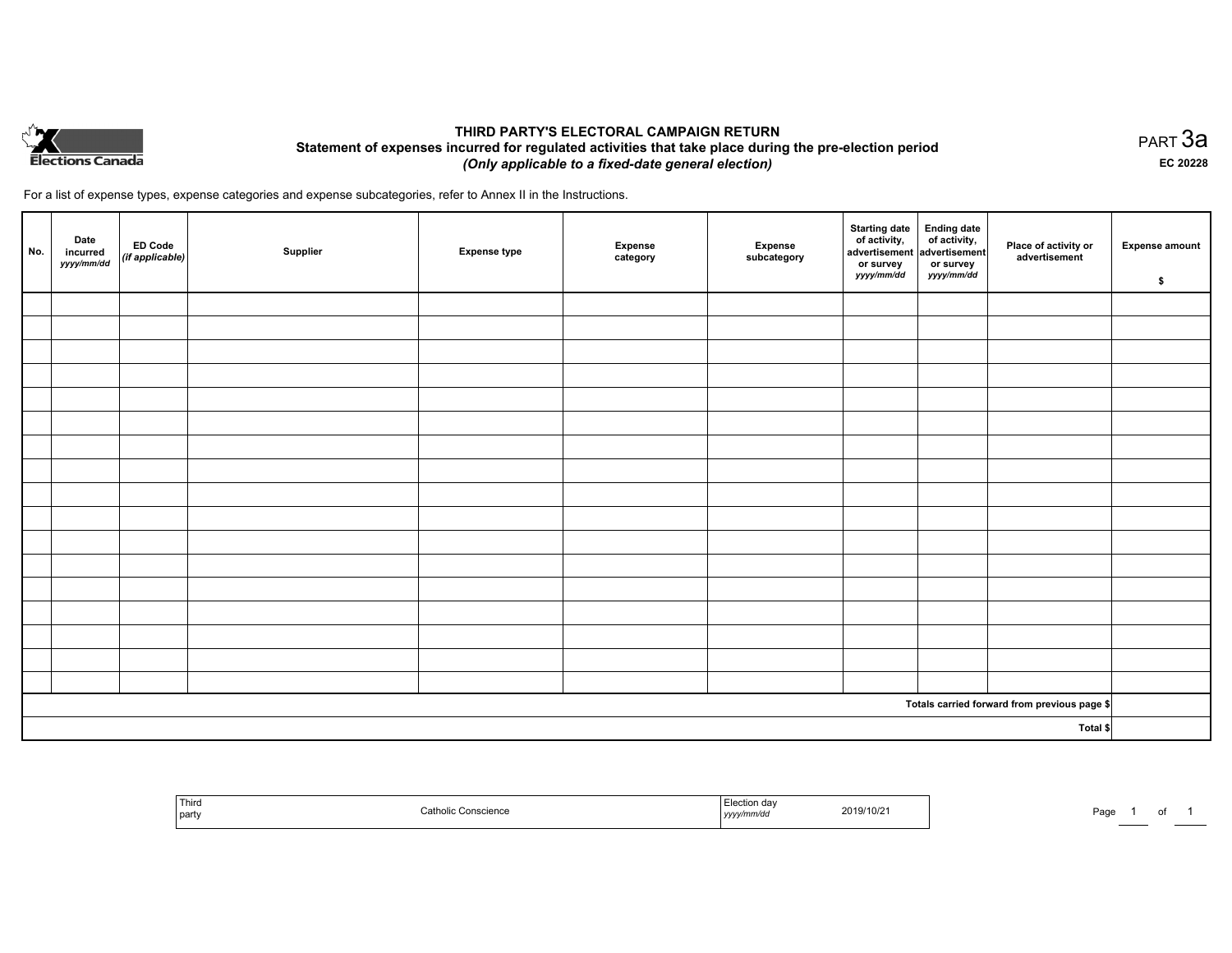

# **THIRD PARTY'S ELECTORAL CAMPAIGN RETURN Statement of expenses incurred for regulated activities that take place during the election period**<br>PART  $3\mathsf{b}$

**EC 20228**

For a list of expense types, expense categories and expense subcategories, refer to Annex II in the Instructions.

| No.            | Date<br>incurred<br>yyyy/mm/dd | <b>ED Code</b><br>(if applicable) | Supplier                          | <b>Expense type</b>  | <b>Expense</b><br>category | <b>Expense</b><br>subcategory | <b>Starting date</b><br>of activity,<br>advertisement<br>or survey<br>yyyy/mm/dd | <b>Ending date</b><br>of activity,<br>advertisement<br>or survey<br>yyyy/mm/dd | Place of activity or<br>advertisement        | <b>Expense amount</b><br>\$ |
|----------------|--------------------------------|-----------------------------------|-----------------------------------|----------------------|----------------------------|-------------------------------|----------------------------------------------------------------------------------|--------------------------------------------------------------------------------|----------------------------------------------|-----------------------------|
|                | 2019/09/19                     |                                   | D-ONE                             | Election Advertising | Advertising                | Other-Catholic prayer cards   | 2019/09/21                                                                       | 2019/10/20                                                                     | Catholic gatherings in To                    | 237.30                      |
| $\overline{2}$ | 2019/10/13                     |                                   | The Catholic Register (newspaper) | Election Advertising | Advertising                | <b>Print media</b>            | 2019/10/13                                                                       | 2019/10/13                                                                     | Catholic Register print e                    | 2,577.50                    |
| 3              | 2019/10/14                     |                                   | The BC Catholic (newspaper)       | Election Advertising | Advertising                | Print media                   | 2019/10/14                                                                       | 2019/10/14                                                                     | BC Catholic print edition                    | 2,312.50                    |
| 4              | 2019/10/14                     |                                   | The BC Catholic (newspaper)       | Election Advertising | Advertising                | Placement costs               | 2019/10/14                                                                       | 2019/10/14                                                                     | <b>BC Catholic website</b>                   | 50.00                       |
| 5              | 2019/09/28                     |                                   | D-ONE                             | Election Advertising | Advertising                | Design & development          | 2019/09/28                                                                       | 2019/09/30                                                                     | Conscience Cards on ou                       | 192.10                      |
| 6              | 2019/09/27                     |                                   | D-ONE                             | Election Advertising | Advertising                | Design & development          | 2019/09/27                                                                       | 2019/09/30                                                                     | Design of Catholic Regis                     | 192.10                      |
|                | 2019/10/03                     |                                   | D-ONE                             | Election Advertising | Advertising                | Mail-out                      | 2019/10/03                                                                       | 2019/10/18                                                                     | Email blast design for C                     | 96.05                       |
|                |                                |                                   |                                   |                      |                            |                               |                                                                                  |                                                                                |                                              |                             |
|                |                                |                                   |                                   |                      |                            |                               |                                                                                  |                                                                                |                                              |                             |
|                |                                |                                   |                                   |                      |                            |                               |                                                                                  |                                                                                |                                              |                             |
|                |                                |                                   |                                   |                      |                            |                               |                                                                                  |                                                                                |                                              |                             |
|                |                                |                                   |                                   |                      |                            |                               |                                                                                  |                                                                                |                                              |                             |
|                |                                |                                   |                                   |                      |                            |                               |                                                                                  |                                                                                |                                              |                             |
|                |                                |                                   |                                   |                      |                            |                               |                                                                                  |                                                                                |                                              |                             |
|                |                                |                                   |                                   |                      |                            |                               |                                                                                  |                                                                                |                                              |                             |
|                |                                |                                   |                                   |                      |                            |                               |                                                                                  |                                                                                |                                              |                             |
|                |                                |                                   |                                   |                      |                            |                               |                                                                                  |                                                                                |                                              |                             |
|                |                                |                                   |                                   |                      |                            |                               |                                                                                  |                                                                                | Totals carried forward from previous page \$ |                             |
| Total \$       |                                |                                   |                                   |                      |                            |                               | 5,657.55                                                                         |                                                                                |                                              |                             |

| ection da<br>2019/10/21<br>yyyy/mm/dd | ' Third<br>∴atholic<br>Conscience<br>party |
|---------------------------------------|--------------------------------------------|
|---------------------------------------|--------------------------------------------|

Page 1 of 1